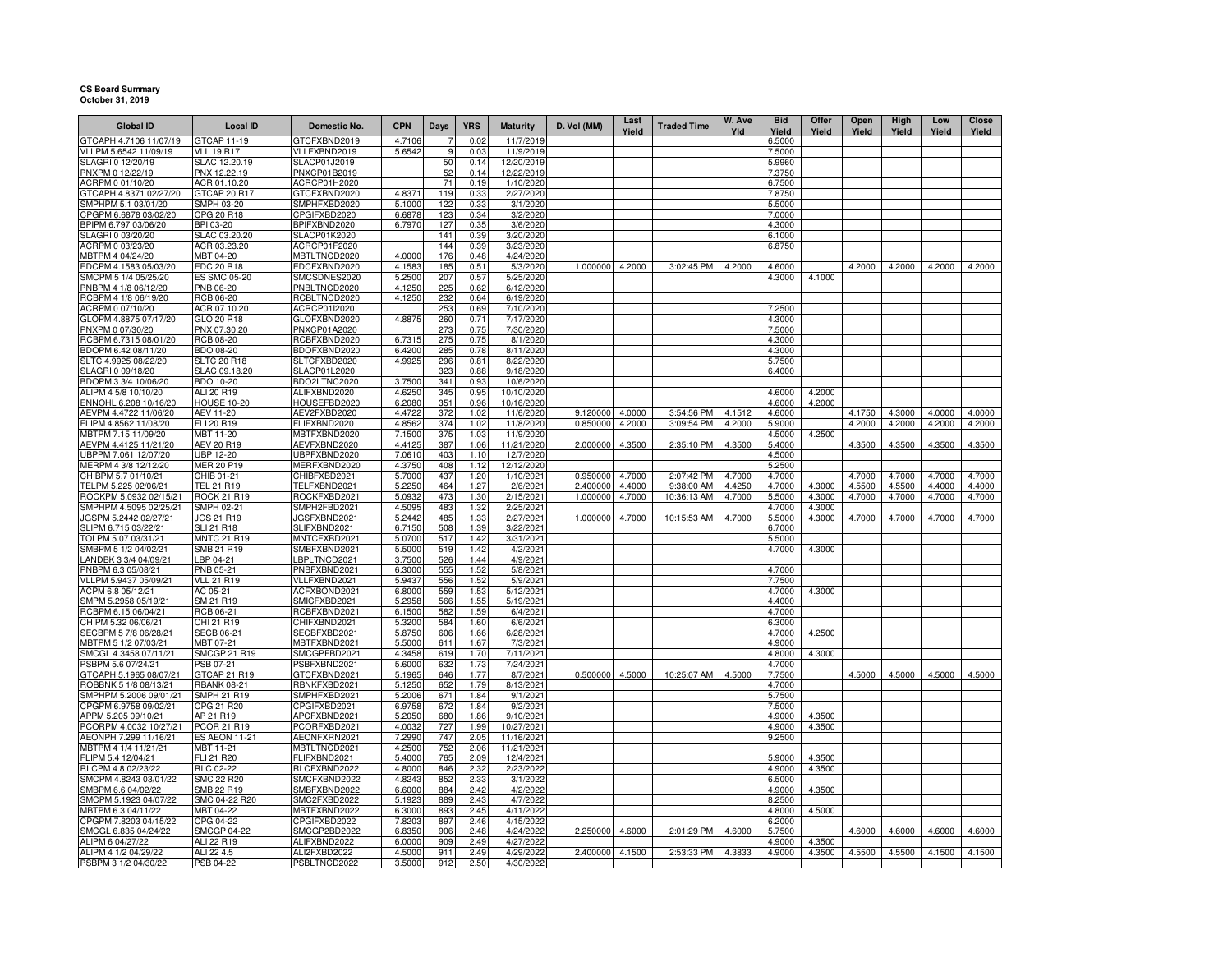| <b>Global ID</b>                               | <b>Local ID</b>                           | Domestic No.                 | <b>CPN</b>       | Days             | <b>YRS</b>   | <b>Maturity</b>         | D. Vol (MM) | Last<br>Yield | <b>Traded Time</b> | W. Ave<br>Yld | <b>Bid</b><br>Yield | Offer<br>Yield | Open<br>Yield | High<br>Yield | Low<br>Yield | <b>Close</b><br><b>Yield</b> |
|------------------------------------------------|-------------------------------------------|------------------------------|------------------|------------------|--------------|-------------------------|-------------|---------------|--------------------|---------------|---------------------|----------------|---------------|---------------|--------------|------------------------------|
| SMPHPM 6.2223 05/17/22                         | SMPH 05-22                                | SMPHFXBD2022                 | 6.2223           | 929              | 2.54         | 5/17/2022               | 1.000000    | 5.7000        | 3:37:48 PM         | 5.7000        | 6.2500              |                | 5.7000        | 5.7000        | 5.7000       | 5.7000                       |
| CHIBPM 3 1/4 05/18/22                          | CHIB 05-22                                | CHIBLTNC2022                 | 3.2500           | 930              | 2.55         | 5/18/2022               |             |               |                    |               |                     |                |               |               |              |                              |
| SLTC 5.5796 05/22/22                           | <b>SLTC 22 R20</b>                        | SLTCFXBD2022                 | 5.5796           | 934              | 2.56         | 5/22/2022               |             |               |                    |               | 4.9000              | 4.3500         |               |               |              |                              |
| UBPPM 6 06/03/22                               | UBP 06-22                                 | UBPFXBND2022                 | 6.0000           | 946<br>949       | 2.59         | 6/3/2022                |             |               |                    |               | 4.8000              |                |               |               |              |                              |
| PNBPM 3 1/4 06/06/22<br>ENNOHL 6.131 07/16/22  | PNB 06-22<br><b>HOUSE 22 R20</b>          | PNBLTNCD2022<br>HOUSEFBD2022 | 3.2500<br>6.1310 | 989              | 2.60<br>2.71 | 6/6/2022<br>7/16/2022   |             |               |                    |               | 7.0000              |                |               |               |              |                              |
| SMPM 6.9442 07/16/22                           | SM 22 R19                                 | SMICFXBD2022                 | 6.9442           | 989              | 2.71         | 7/16/2022               |             |               |                    |               | 4.7100              |                |               |               |              |                              |
| AEVPM 5.0056 08/06/22                          | <b>AEV 22 R20</b>                         | AEVFXBND2022                 | 5.0056           | 1010             | 2.77         | 8/6/2022                | 7.500000    | 4.7020        | 3:11:09 PM         | 4.7020        | 4.9000              |                | 4.7020        | 4.7020        | 4.7020       | 4.7020                       |
| FLIPM 5.3567 08/20/22                          | FLI 22 R20                                | FLIFXBND2022                 | 5.3567           | 1024             | 2.80         | 8/20/2022               |             |               |                    |               | 4.8000              | 4.3500         |               |               |              |                              |
| EWPM 4 09/21/22                                | EW 09-22                                  | EWBLTNCD2022                 | 4.0000           | 1056             | 2.89         | 9/21/2022               |             |               |                    |               |                     |                |               |               |              |                              |
| PNBPM 3 3/4 10/27/22                           | PNB 10-22                                 | PNB2LTNC2022                 | 3.7500           | 1092             | 2.99         | 10/27/2022              |             |               |                    |               |                     |                |               |               |              |                              |
| CHIBPM 3.65 12/02/22                           | CHIB 12-22                                | CHIB2LTN2022                 | 3.6500           | 1128             | 3.09         | 12/2/2022               |             |               |                    |               |                     |                |               |               |              |                              |
| ROBBNK 4 1/8 12/16/22                          | <b>RBANK 12-22</b><br><b>SMCGP 22 R20</b> | RBANKLTN2022<br>SMCGPFBD2022 | 4.1250           | 1142<br>1148     | 3.13<br>3.14 | 12/16/2022              |             |               |                    |               | 5.1000              |                |               |               |              |                              |
| SMCGL 5 3/8 12/22/22<br>FLIPM 5.0496 01/07/23  | CPI 01-23 R20                             | CPIFXBND2023                 | 5.3750<br>5.0496 | 1164             | 3.19         | 12/22/2022<br>1/7/2023  |             |               |                    |               | 5.6000              |                |               |               |              |                              |
| RCBPM 3 3/4 02/11/23                           | RCB 02-23                                 | RCBLTNCD2023                 | 3.7500           | 1199             | 3.28         | 2/11/2023               |             |               |                    |               |                     |                |               |               |              |                              |
| BDOPM 3 5/8 02/18/23                           | BDO 02-23                                 | BDOLTNCD2023                 | 3.6250           | 1206             | 3.30         | 2/18/2023               |             |               |                    |               |                     |                |               |               |              |                              |
| GTCAPH 5.0937 02/27/23                         | GTCAP 23 R20                              | GTCFXBND2023                 | 5.0937           | 1215             | 3.33         | 2/27/2023               |             |               |                    |               | 8.2500              |                |               |               |              |                              |
| SMPHPM 5.663 03/01/23                          | SMPH 23 R21                               | SMPHFXBD2023                 | 5.6630           | 1217             | 3.33         | 3/1/2023                | 2.310000    | 5.1000        | 2:39:36 PM         | 5.1000        | 5.0000              |                | 5.1000        | 5.1000        | 5.1000       | 5.1000                       |
| SMCPM 6 1/4 03/19/23                           | SMC 23 R21                                | SMCFXBND2023                 | 6.2500           | 1235             | 3.38         | 3/19/2023               |             |               |                    |               | 5.0000              | 4.4000         |               |               |              |                              |
| MBTPM 4 1/2 04/24/23                           | MBT 04-23                                 | MBTFXBND2023                 | 4.5000           | 1271             | 3.48         | 4/24/2023               |             |               |                    |               | 4.5000              |                |               |               |              |                              |
| PNBPM 3 7/8 04/26/23<br>EDCPM 4.7312 05/03/23  | PNB 04-23                                 | PNBLTNCD2023                 | 3.8750           | 1273             | 3.49         | 4/26/2023               |             |               |                    |               |                     |                |               |               |              |                              |
| SECBPM 3 7/8 05/08/23                          | EDC 23 R19<br><b>SECB 05-23</b>           | EDCFXBND2023<br>SECBLTNC2023 | 4.7312<br>3.8750 | 1280<br>1285     | 3.50<br>3.52 | 5/3/2023<br>5/8/2023    |             |               |                    |               | 5.0000              | 4.4000         |               |               |              |                              |
| BPIPM 3 3/4 05/24/23                           | BPI 05-23                                 | BPILTNCD2023                 | 3.7500           | 1301             | 3.56         | 5/24/2023               |             |               |                    |               |                     |                |               |               |              |                              |
| ACPM 3.92 07/07/23                             | AC 23 R22                                 | ACFXBOND2023                 | 3.9200           | 1345             | 3.68         | 7/7/2023                |             |               |                    |               | 5.7500              |                |               |               |              |                              |
| SMCGL 4.7575 07/11/23                          | <b>SMCGP 23 R21</b>                       | SMCGPFBD2023                 | 4.7575           | 1349             | 3.69         | 7/11/2023               |             |               |                    |               | 8.5000              |                |               |               |              |                              |
| GLOPM 5.2792 07/17/23                          | GLO 23 R20                                | GLOFXBND2023                 | 5.2792           | 1355             | 3.71         | 7/17/2023               | 2.10000     |               |                    |               | 5.0000              |                |               |               |              |                              |
| SMCGL 6 3/4 08/17/23                           | SMCGP 08-23 R21                           | SMCGP2BD2023                 | 6.7500           | 1386             | 3.80         | 8/17/2023               | 1.000000    | 5.5500        | 11:39:13 AM        | 5.5500        | 7.5750              |                | 5.5500        | 5.5500        | 5.5500       | 5.5500                       |
| UBPPM 4 3/8 08/21/23                           | UBP 08-23                                 | UBPLTNCD2023                 | 4.3750           | 1390             | 3.81         | 8/21/202                |             |               |                    |               |                     |                |               |               |              |                              |
| MBTPM 3 1/2 09/19/23                           | MBT 09-23                                 | MBTLTNCD2023                 | 3.5000           | 1419             | 3.89         | 9/19/202                |             |               |                    |               |                     |                |               |               |              |                              |
| ALIPM 7.0239 10/05/23<br>ALIPM 3.8915 10/07/23 | ALI 23 R21<br>ALI 23 R22                  | ALI2FXBD2023<br>ALIFXBND2023 | 7.0239<br>3.8915 | 1435<br>1437     | 3.93<br>3.93 | 10/5/2023<br>10/7/2023  |             |               |                    |               | 6.0000<br>5.3000    |                |               |               |              |                              |
| PCORPM 4.5219 10/27/23                         | PCOR 23 R21                               | PCORFXBD2023                 | 4.5219           | 1457             | 3.99         | 10/27/2023              | 6.060000    | 4.9000        | 3:01:36 PM         | 4.9000        | 7.5000              |                | 4.9000        | 4.9000        | 4.9000       | 4.9000                       |
| SECBPM 4 1/2 11/02/23                          | <b>SECB 11-23</b>                         | SECB2LTN2023                 | 4.5000           | 1463             | 4.01         | 11/2/202                |             |               |                    |               |                     |                |               |               |              |                              |
| BDOPM 4 3/8 11/07/23                           | <b>BDO 11-23</b>                          | BDO2LTNC2023                 | 4.3750           | 1468             | 4.02         | 11/7/2023               |             |               |                    |               |                     |                |               |               |              |                              |
| FLIPM 5.4333 11/08/23                          | FLI 23 R20                                | FLIFXBND2023                 | 5.4333           | 1469             | 4.02         | 11/8/2023               |             |               |                    |               | 5.5000              |                |               |               |              |                              |
| AEONPH 7.695 11/16/23                          | <b>ES AEON 11-23</b>                      | AEONFXRN2023                 | 7.6950           | 1477             | 4.04         | 11/16/2023              |             |               |                    |               | 9.5000              |                |               |               |              |                              |
| AEVPM 4.6188 11/21/23                          | AEV 23 R20                                | AEVFXBND2023                 | 4.6188           | 1482             | 4.06         | 11/21/2023              |             |               |                    |               | 6.2500              |                |               |               |              |                              |
| EWPM 4 5/8 12/07/23                            | EW 12-23                                  | EWBLTNCD2023                 | 4.6250           | 1498             | 4.10         | 12/7/2023               |             |               |                    |               |                     |                |               |               |              |                              |
| SMPM 5.159 12/09/23<br>VLLPM 8 12/21/23        | SM 23 R21<br><b>VLL 23 R21</b>            | SMICFXBD2023<br>VLLFXBND2023 | 5.1590<br>8.0000 | 1500<br>1512     | 4.11<br>4.14 | 12/9/2023<br>12/21/2023 |             |               |                    |               | 4.8500<br>7.0000    | 5.5000         |               |               |              |                              |
| CHIBPM 4.55 01/12/24                           | CHIB 01-24                                | CHIBLTNC2024                 | 4.5500           | 1534             | 4.20         | 1/12/2024               | 0.050000    | 4.5000        | 2:18:05 PM         | 4.5000        |                     |                | 4.5000        | 4.5000        | 4.5000       | 4.5000                       |
| ROBBNK 4 7/8 01/16/24                          | <b>RBANK 01-24</b>                        | RBANKLTN2024                 | 4.8750           | 1538             | 4.21         | 1/16/2024               |             |               |                    |               |                     |                |               |               |              |                              |
| FDCPM 6.1458 01/24/24                          | <b>FDC 24 R21</b>                         | FDCFXBND2024                 | 6.1458           | 1546             | 4.23         | 1/24/2024               |             |               |                    |               | 6.5000              |                |               |               |              |                              |
| APPM 7.5095 01/25/24                           | AP 24 R22                                 | APCFXBND2024                 | 7.5095           | 1547             | 4.24         | 1/25/2024               |             |               |                    |               | 5.7000              |                |               |               |              |                              |
| ALIPM 5 01/30/24                               | ALI 24 R20                                | ALIFXBND2024                 | 5.0000           | 1552             | 4.25         | 1/30/2024               |             |               |                    |               | 5.0000              | 4.4000         |               |               |              |                              |
| TELPM 5.2813 02/06/24                          | <b>TEL 24 R21</b>                         | TELFXBND2024                 | 5.2813           | 1559             | 4.27         | 2/6/2024                |             |               |                    |               | 7.0000              |                |               |               |              |                              |
| PSBPM 5 02/09/24                               | PSB 02-24                                 | PSBLTNCD2024<br>JGSFXBND2024 | 5.0000           | 1562             | 4.28<br>4.33 | 2/9/2024                |             |               |                    |               |                     |                |               |               |              |                              |
| JGSPM 5.3 02/27/24<br>SMCPM 5.284 03/01/24     | <b>JGS 24 R20</b><br><b>SMC 24 R22</b>    | SMCFXBND2024                 | 5.3000<br>5.2840 | 1580<br>1583     | 4.33         | 2/27/2024<br>3/1/2024   | 5.000000    | 5.3000        | 11:41:37 AM        | 5.3000        | 7.0000<br>7.0000    |                | 5.3000        | 5.3000        | 5.3000       | 5.3000                       |
| STIEPM 5.8085 03/23/24                         | STIESG 24 R22                             | STIGFXBD2024                 | 5.8085           | 1605             | 4.39         | 3/23/2024               |             |               |                    |               | 6.1500              |                |               |               |              |                              |
| MEGPM 5.3535 03/28/24                          | <b>MEG 24 R22</b>                         | MEGFXBND2024                 | 5.3535           | 1610             | 4.41         | 3/28/2024               |             |               |                    |               | 6.7500              | 4.8000         |               |               |              |                              |
| RCBPM 5 1/2 03/28/24                           | RCB 03-24                                 | RCBLTNCD2024                 | 5.5000           | 1610             | 4.41         | 3/28/2024               |             |               |                    |               |                     |                |               |               |              |                              |
| TOLPM 5 1/2 03/31/24                           | <b>MNTC 24 R21</b>                        | MNTCFXBD2024                 | 5.5000           | 161              | 4.42         | 3/31/2024               |             |               |                    |               | 7.1250              |                |               |               |              |                              |
| SMBPM 6 04/02/24                               | SMB 24 R21                                | SMBFXBND2024                 | 6.0000           | 161              | 4.42         | 4/2/2024                |             |               |                    |               | 8.5000              |                |               |               |              |                              |
| MBTPM 5 3/8 04/04/24<br>PBC 5 5/8 04/08/24     | MBT 04-24<br><b>PBCOM 04-24</b>           | MBT2LTNC2024<br>PBCOMLTN2024 | 5.3750<br>5.6250 | 161<br>162       | 4.43<br>4.44 | 4/4/2024<br>4/8/2024    |             |               |                    |               |                     |                |               |               |              |                              |
| PCORPM 7.8183 04/19/24                         | <b>PCOR 24 R22</b>                        | PCORFXBD2024                 | 7.8183           | 163              | 4.47         | 4/19/2024               | 0.560000    | 5.8000        | 11:38:28 AM        | 5.8000        | 5.3000              |                | 5.8000        | 5.8000        | 5.8000       | 5.8000                       |
| SMCGL 7.1783 04/24/24                          | SMCGP 04-24 R22                           | SMCGP2BD2024                 | 7.1783           | 163              | 4.48         | 4/24/2024               |             |               |                    |               | 5.1500              |                |               |               |              |                              |
| SMPHPM 5.1683 05/18/24                         | SMPH 05-24 R22                            | SMPH2FBD2024                 | 5.1683           | 166 <sup>°</sup> | 4.55         | 5/18/2024               | 0.300000    | 5.2500        | 11:38:17 AM        | 5.2500        | 5.7500              |                | 5.2500        | 5.2500        | 5.2500       | 5.2500                       |
| SMPM 5.6125 05/19/24                           | SM 24 R21                                 | SMICFXBD2024                 | 5.6125           | 166              | 4.55         | 5/19/2024               |             |               |                    |               | 5.6000              |                |               |               |              |                              |
| AEVPM 6.0157 06/18/24                          | <b>AEV 24 R23</b>                         | AEVFXBND2024                 | 6.0157           | 1692             | 4.63         | 6/18/2024               |             |               |                    |               | 5.6000              |                |               |               |              |                              |
| MBTPM 3 7/8 07/20/24                           | MBT 07-24                                 | MBTLTNCD2024                 | 3.8750           | 1724             | 4.72         | 7/20/2024               |             |               |                    |               |                     |                |               |               |              |                              |
| FFPM 6.0952 07/21/24                           | DD 24 R22                                 | DDFXBOND2024                 | 6.0952           | 1725             | 4.72         | 7/21/2024               |             |               |                    |               | 7.2500              |                |               |               |              |                              |
| GTCAPH 5 5/8 08/07/24                          | GTCAP 24 R21                              | GTCFXBND2024                 | 5.6250           | 1742             | 4.77         | 8/7/2024                |             |               |                    |               | 8.7500              |                |               |               |              |                              |
| VLLPM 5.7512 08/08/24<br>PNBPM 5 3/4 08/27/24  | <b>VLL 24 R23</b><br>PNB 08-24            | VLLFXBND2024<br>PNBLTNCD2024 | 5.7512<br>5.7500 | 1743<br>1762     | 4.77<br>4.82 | 8/8/2024<br>8/27/2024   |             |               |                    |               | 7.1250              | 5.7000         |               |               |              |                              |
| SMPHPM 5.7417 09/01/24                         | <b>SMPH 24 R21</b>                        | SMPHFXBD2024                 | 5.7417           | 1767             | 4.84         | 9/1/2024                |             |               |                    |               | 6.0000              |                |               |               |              |                              |
| ALIPM 4.758 09/30/24                           | ALI 24 R22                                | ALI2FXBD2024                 | 4.7580           | 1796             | 4.92         | 9/30/2024               |             |               |                    |               | 5.0000              |                |               |               |              |                              |
| SMCPM 5.55 10/04/24                            | SMC 10-24 R22                             | SMC2FXBD2024                 | 5.5500           | 180              | 4.93         | 10/4/2024               |             |               |                    |               | 6.0000              |                |               |               |              |                              |
| BDOPM 5 3/8 10/12/24                           | BDO 10-24                                 | BDOLTNCD2024                 | 5.3750           | 1808             | 4.95         | 10/12/2024              |             |               |                    |               |                     |                |               |               |              |                              |
| FLIPM 5.6389 12/04/24                          | <b>FLI 24 R21</b>                         | FLIFXBND2024                 | 5.6389           | 1861             | 5.10         | 12/4/2024               |             |               |                    |               | 5.7500              |                |               |               |              |                              |